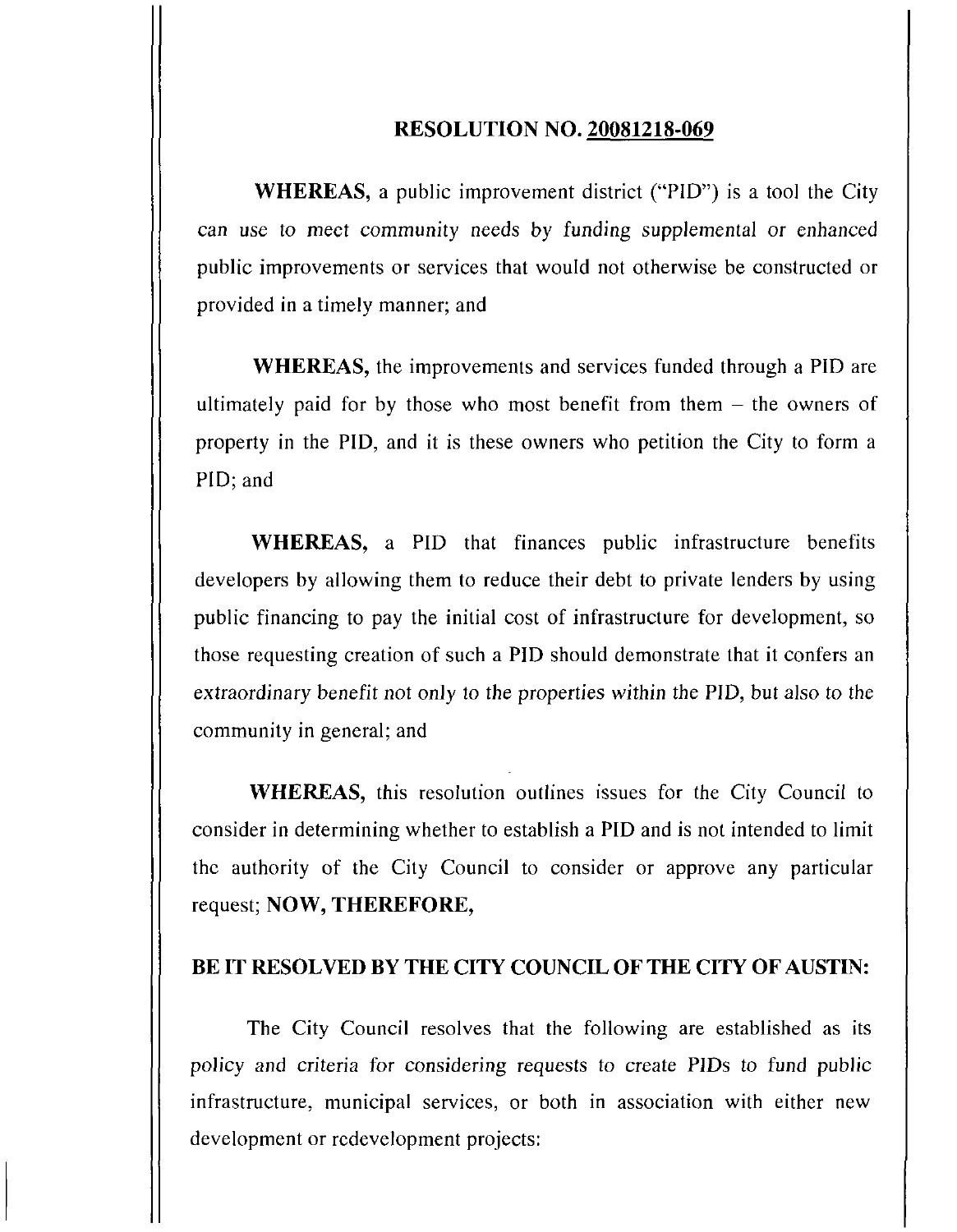- 1. The City's objective in creating the PID should be to support superior development in the Desired Development Zone.
- 2. The City's basic requirements for creation of a PID should be that:
	- All developments supported by a PID must comply with the City's Planned Unit Development (PUD) Green Building Program, regardless of whether the development receives PUD zoning.
	- The development supported by the PID provides extraordinary public benefits (such as extension or enhancement of infrastructure, affordable housing, environmental improvement, public transportation facilities, open space);
	- It is in the City's designated Desired Development Zone;
	- It is accompanied by a development agreement;
	- The development that it supports meets or exceeds the intent of the development standards of the City Code;
	- It is financially self-sustaining; and
	- The petitioners should constitute 100% of the landowners within the proposed boundaries of an "undeveloped land" PID, or a majority of the landowners within the proposed boundaries of all other PIDs.
- 3. Whether development supported by the PID provides sufficient public benefits should be determined by weighing the value of the benefits to the community and to property in the PID against the relative cost of the improvements or services to be provided.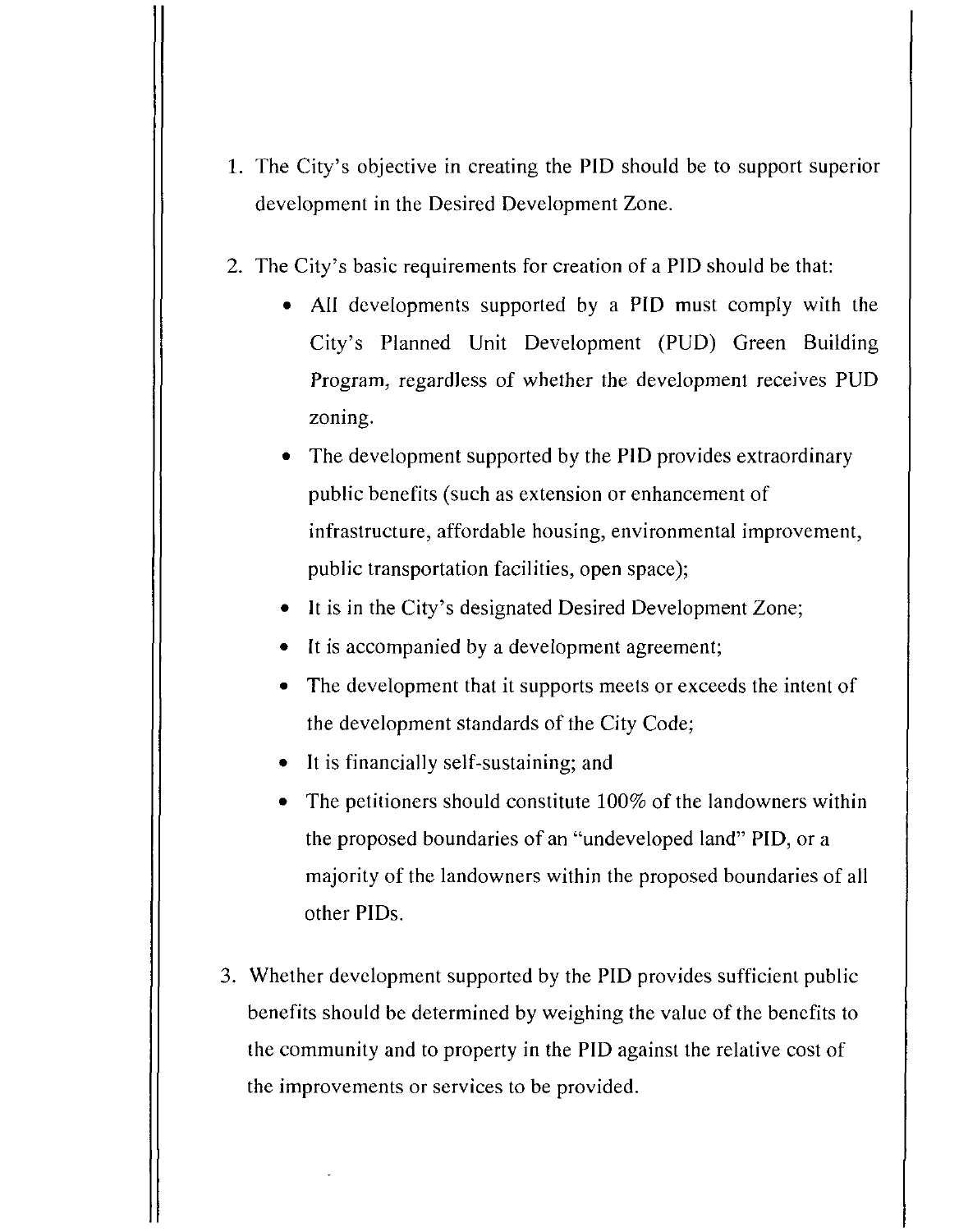- 4. Improvements and services provided by a PID should include the full range of services and improvements allowed by law, including but not limited to:
	- Landscaping, fountains, distinctive lighting, and signs.
	- Sidewalk, street, or other right-of-way improvements.
	- Pedestrian malls.
	- Acquisition and installation of art.
	- Libraries.
	- Off-street parking facilities.
	- Mass transportation facilities.
	- Water, wastewater, reclaimed water, or drainage facilities.
	- Establishment or improvement of parks.
	- Acquisition of real property in connection with an authorized improvement.
	- Special supplemental services for improvement and promotion of the district, including advertising, health and sanitation, public safety or security, development, and cultural enhancement.
	- Expenses for establishment, administration and operation of the PID.
- 5. In considering whether a PID provides sufficient public benefits, Council will consider benefits including but not limited to:
	- Establishing land use controls that otherwise would not be available in the City's ETJ.
	- Providing amenities that would not typically accompany a development with conventional financing.